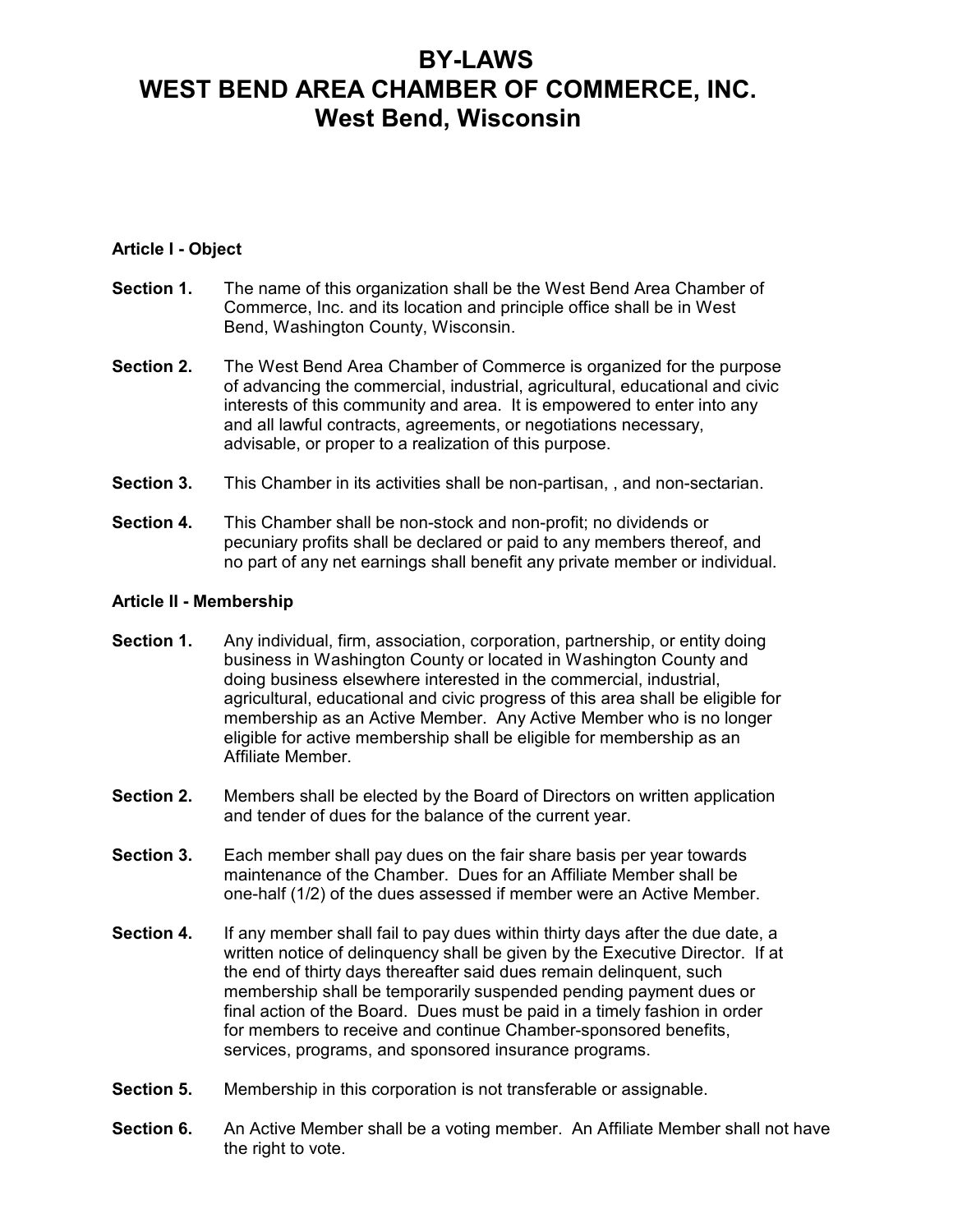Government of the Chamber shall be vested in a Board of at least15 directors who shall be elected by ballot. The method of nomination and election of directors shall be according to Article VI, Section 2. Each director shall serve for a term of three years and until a successor is elected, and one-third total number of directors shall be elected each year. A director who has completed two consecutive, three-year terms, shall not be eligible for reelection until one year has lapsed. Any vacancy occurring in the Board shall be filled by an appointment of the President, subject to confirmation by the Board.

## Article IV - Officers

Section 1. The officers shall consist of a President, President Elect, Executive Director, Immediate Past President, and Treasurer, who shall, except for the Executive Director , be elected from the membership of the Board of Directors by the Board.

#### Section 2. Duties

The President shall be the head of the Chamber and shall preside at all meetings of the membership and the Board of Directors. The President shall, with the counsel and advice of the President Elect and the Executive Director , determine the need for ad hoc committees, subject to the approval of the Board of Directors. The President shall, with the counsel and advice of the President Elect and Executive Director, select all ad hoc committee chairpersons, and assist in the selection of ad hoc personnel. The President shall serve as chairperson of the Executive Committee and, with the approval of the Board of Directors and Executive Director, shall sign checks, deeds, contracts, and other instruments affecting the operation of the Chamber or any of its properties.

The President Elect shall serve as first voluntary assistant to the President of the Chamber, performing the duties of the President in the absence of that officer and shall be responsible for the conduct of orientation sessions annually.

The Treasurer shall serve as treasurer of the Chamber and shall present a monthly financial report to the Board of Directors and an annual financial report to the investors of the Chamber at the annual meeting. In the absence of the President, the Treasurer shall, with the approval of the Executive Committee, Board of Directors and/or Executive Director, sign all checks, deeds, contracts, and other instruments affecting the operation of the Chamber or any of its properties.

The Executive Director shall be the chief administrative and executive officer and shall be charged with the general supervision and management of the office and business affairs of the organization. He/she shall perform the duties of secretary, act as agent for service of process, and shall conduct the correspondence, preserve the records, documents, and communications, be in charge of books of account, maintain an accurate record of the proceedings of the Chamber and the Board of Directors meetings. He/she shall engage, discharge, and have supervision over all employees including fixing their duties and compensation subject to the approval of the Executive Committee and in accordance with the policies and practices approved by the Board of Directors. He/she shall serve as Secretary of the Chamber when required. He/she shall develop and maintain a statement of all Chamber policies as determined by the Board of Directors, and shall recommend a plan whereby policies may be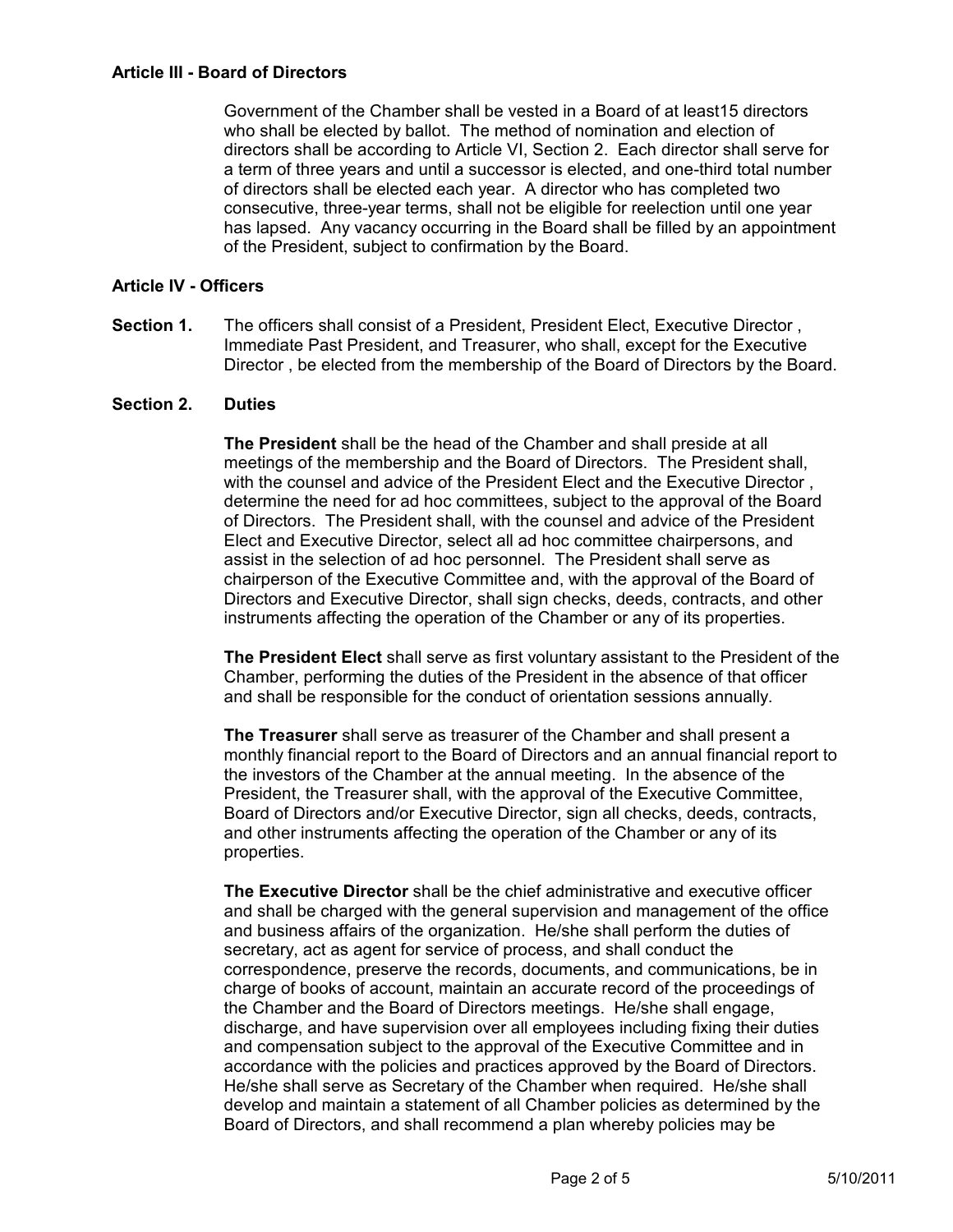re-examined, re-affirmed or rescinded by the Board of Directors. He/she shall direct, assist and coordinate the work of the Membership Committee in increasing and expanding the membership support for the Chamber. The Board shall hire the Executive Director and fix his/her salary.

Section 3. The Executive Committee shall consist of the President, President Elect, Treasurer, Immediate Past President and the Executive Director. The Executive Committee shall act for the Board of Directors between regular meetings of the Board or in the absence of a quorum. Three members of the Executive Committee shall constitute a quorum.

### Article V - Meetings

Section 1. The annual meeting shall be held on a date determined by the Board of Directors. Additional meetings of the Chamber members shall take place at the discretion of the Board of Directors at a time and place designated by the Board.

> Ten percent of the members shall constitute a quorum for the transaction of business at any meeting of the membership.

- Section 2. Special meetings of the membership may be called by the Board of Directors or by the President or Executive Director upon written request of fifteen members of the Chamber. Only such business as the meeting was called to consider shall be acted upon at special meetings.
- Section 3. Notice of each regular and special meeting of the members shall be given by the Executive Director by mailing, or electronic mail a written notice thereof at least five days in advance of such meeting to each member at his/her last address as shown on the books of the Chamber, or by delivering notice in each case to designate the time and place of the meeting, and in case of special meetings, to state generally the business to be considered at the meeting.
- Section 4. Regular meetings of the Board of Directors shall be held monthly at a time and place designated by the Board. Special meetings of the Board of Directors shall be held upon call of the President or upon request of any member of the Board to the Executive Director who shall notify all members of the Board. A quorum at any meeting of the Board of Directors shall consist of eight members of the Board.

#### Article VI - By-Laws

- Section 1. The proceedings of the Chamber meetings shall be governed by and conducted according to the latest edition of Robert's Rules of Order except as herein modified.
- Section 2. The Executive Director shall select, prior to October of each year, a Nominating Committee of at least three members. Committees shall in turn select at least five nominees and present these names to the directors at their April meeting. By a simple majority vote the directors may approve the nominees and announce the selections in the April bulletin.

The ensuing ballot shall be electronically mailed to each eligible voting member and shall list the nominees and provide space for write-in candidates. The ballot shall be postmarked no later than December 15. Completed ballots must be returned within ten days or shall be considered void. At least ten percent of the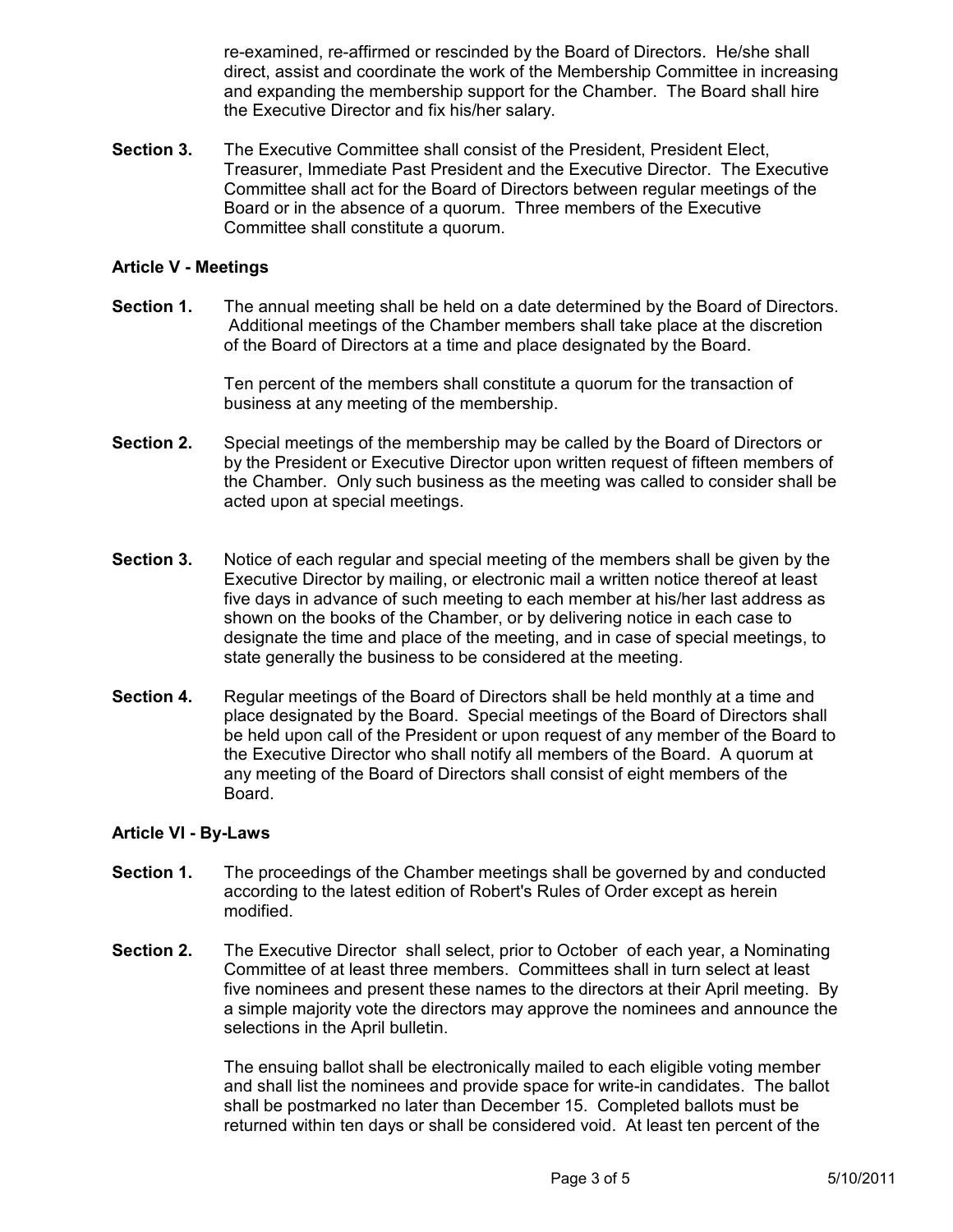ballots must be returned and correctly marked in order to constitute a valid election. The directors shall then hold a meeting to examine the ballots and declare winners who shall take office January 1st. At the first directors meeting after the elections the directors shall proceed to elect the President, President Elect and Treasurer. An official announcement of the new officers shall appear in the bulletin.

- Section 3. Upon motion of any member of the Chamber board, the Chamber may by a 2/3 vote of those present go into executive session.
- Section 4. A resolution offered at any meeting of Chamber members must be in writing and no member shall read or offer for action any communication or resolution without first making a general statement of the subject matter thereof. Should any two members object to its presentation, it shall be referred to an Advisory Committee of three to be immediately appointed by the presiding officer. After hearing any statements from the member offering the presentation or the members objecting to its presentation, this Advisory Committee shall report the matter back to the meeting with its recommendation that the matter be presented to the meeting or that its presentation be deferred. If the Committee recommends that its consideration be deferred, the resolution or communication in question shall be deferred to an appropriate committee for investigation and report to the Board of Directors.
- Section 5. Committees shall meet on call of the committee chairperson. One more than half the total number of committee members shall constitute a quorum. Committee action shall be by majority vote of the members present and proceedings and recommendations shall be subject to approval by the Board of Directors.
- Section 6. No disbursement of funds of the Chamber over \$5,000 shall be made unless the same shall have been approved through inclusion in the budget passed by the Board, and ordered by the Chamber or by the Board of Directors acting within such limitations as the Chamber may prescribe from time to time.

All disbursements shall be made by check, except that the Executive Director may by authorized to maintain a petty cash fund of (the amount to be determined by the Executive Committee), from which cash disbursements for petty expenses may be made, subject to audit. Checks shall be signed by the treasurer or in his/her absence by any member of the Executive Committee.

## Article VII – Financial Review

The Board of Directors shall appoint, at their discretion, an independent certified public accountant to perform a review, as defined by the American Institute of Certified Public Accountants, of the accounting records of the Chamber.

### Article VIII - Amendments

These By-Laws may be amended by a 2/3 vote of those present at any regular or special meeting of the Chamber, provided notice of the proposed change shall have been mailed by the Executive Director to each member not less than ten days prior to meeting.